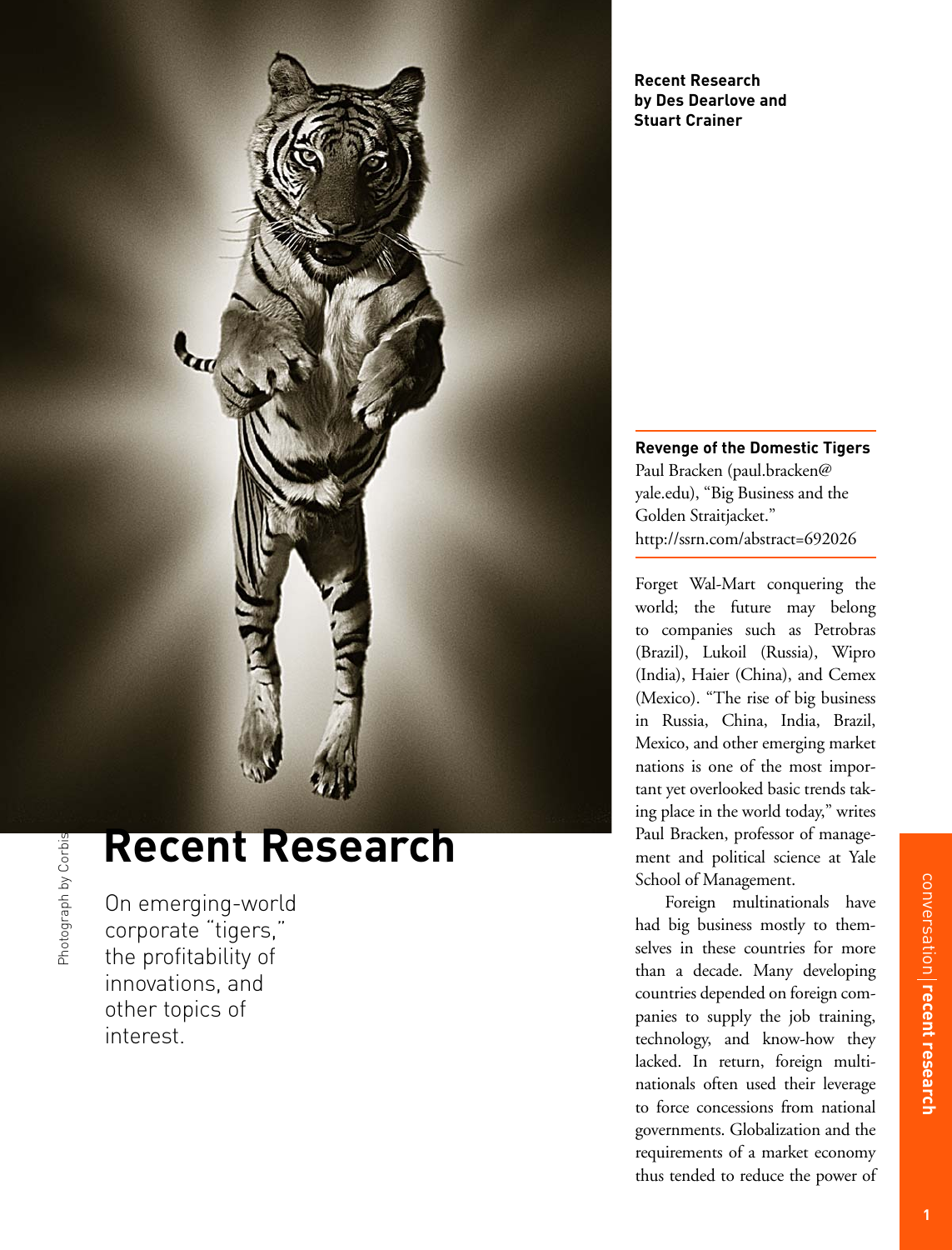**Des Dearlove** (des.dearlove@ suntopmedia.com) is a business writer based in the U.K. Mr. Dearlove is the author of a number of management books and a regular contributor to *strategy+business* and *The (London) Times.*

#### **Stuart Crainer** (stuart.

crainer@suntopmedia.com) is a business writer based in the U.K. and a regular contributor to *strategy+business*. He and Des Dearlove founded Suntop Media, a publishing and training company providing business content for online and print publications.

national governments, as policy options were often defined to favor the interests of large global companies. This has been called the Golden Straitjacket.

But, says Professor Bracken, all that is about to change. The government leaders of emergent nations with large domestic markets are beginning to rethink the wisdom of surrendering their home markets. And in the next few years, he says, the growing power of domestic companies in these countries will create a new kind of emergingworld "tiger," turning up the heat on the foreign multinationals, and allowing emergent nations — their governments and their companies — to break out of the straitjacket.

For example, one reason for China's decision to develop its own car industry was to limit the undue influence that foreign multinationals had over the growth of the Chinese economy. Foreign car companies could choose to hold back on technology transfer or to pull back their investments in China; the nation's prospects could then suffer. But the presence of a large Chinese car company targeting the same market makes those choices risky strategies for multinational firms.

As the influence of multinationals wanes, homegrown corporations will, to a degree, pick up the slack and extend their clout over government policy, especially in the area of competition and business regulations. India is a good illustration of how that is changing. Until a strong private sector emerged in the 1990s, bureaucracy and central planning prevented Indian companies from becoming efficient. But today, large corporations (such as the outsourcing giant Wipro) increasingly shape economic policy, often by successfully lobbying for limits on regulations.

These changes mean that foreign multinationals will have to find new ways of operating in these countries. In the future, Professor Bracken says, it will be much harder for them to go it alone, to deal directly with national governments, or to stitch together a network of small and compliant partner companies. Instead, he says, Western multinationals will have to work with and through homegrown companies to get access to these giant markets.

They also must pay attention to their own home markets, because some of the new large businesses

from emergent nations may attempt to conquer their backyards. After all, no one in the West had heard of Toyota in 1965, and the Korean giant Samsung was virtually unknown just a decade ago.

### **Opportunity Knocks**

Thomas Astebro (astebro@rotman.utoronto.ca) and Kristina Dahlin (kd@rotman.utoronto.ca), "Opportunity Knocks." http://ssrn.com/abstract=609421

Innovation is often studied in the context of the activities of corporate R&D departments and government agencies. Individual inventors tend to be overlooked except for a very few whose inventions become wildly famous. Thomas Astebro, an associate professor of strategic management, and Kristina Dahlin, an assistant professor of strategic management, both of the Joseph L. Rotman School of Management at the University of Toronto, point out that this is a significant oversight. Independent inventors generated about 15 percent of patented inventions in the United States in 2003. U.S. government employees came up with a mere 1 percent.

strategy + business issue 40

strategy+business issue 40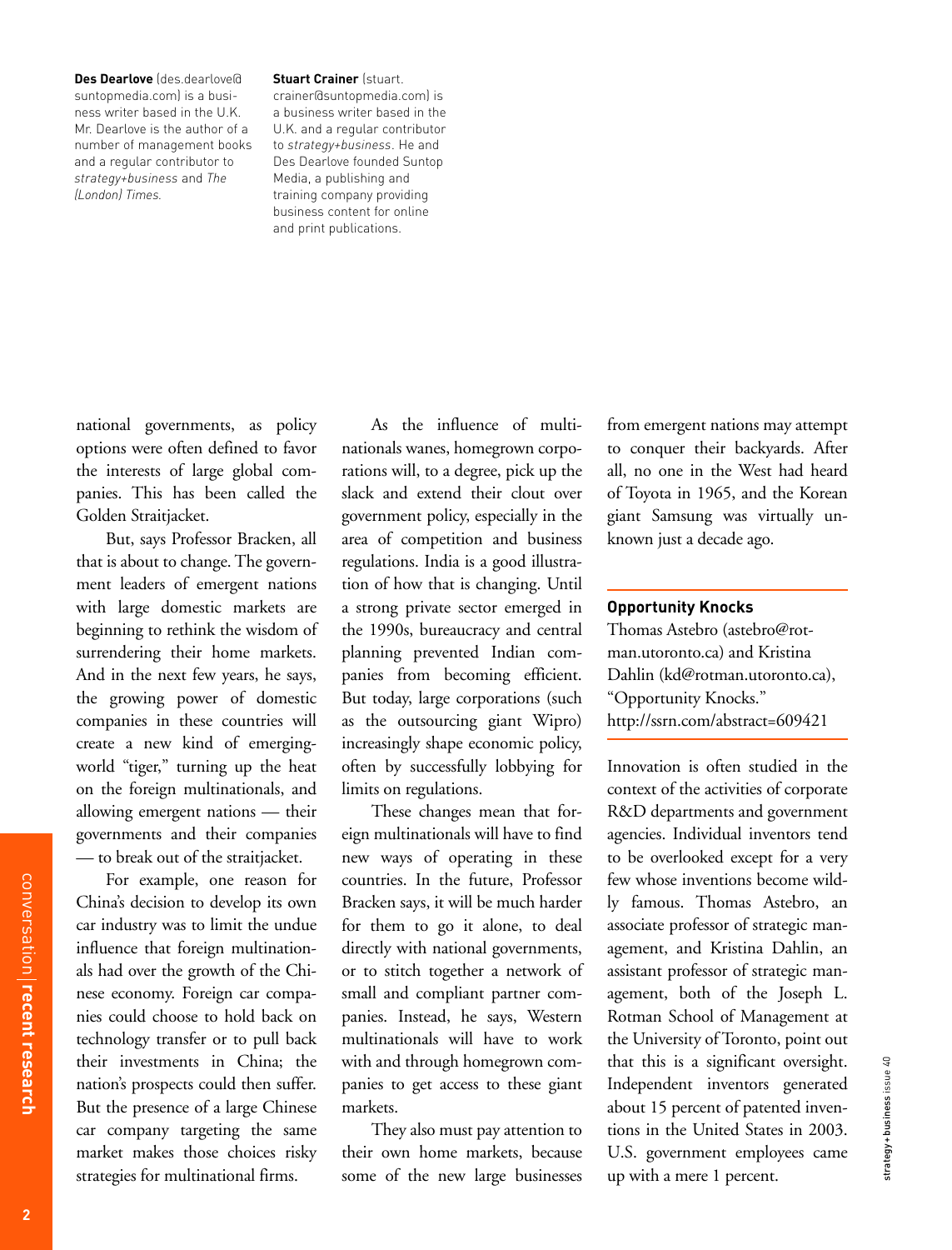Professors Astebro and Dahlin examined 559 Canadian inventions generated by independent inventors at inception stage and followed up after the inventions had been commercialized. The inventions were as varied as a meat tenderness tester, an industrial crusher of recycled cans, and a mechanically integrated tree harvester. The inventions were analyzed in terms of four parameters: *technological significance* (the impact that an invention has on technological development); *technical performance* (measured by whether an invention fulfills a different function or works better than competing products); *feasibility* (technical soundness and completeness); and *technical uncertainty* (the likelihood that planned and future R&D efforts will resolve outstanding technical issues).

The research demonstrates that technical performance and uncertainty have a "significant and important" impact on the commercial prospects for an invention. On the other hand, feasibility, while important in patenting an invention, is relatively unimportant in commercialization. The ballpoint pen, for example, was patented and usable in 1888, but it wasn't commercialized until 1945.

Professors Astebro and Dahlin also found that the more technologically significant the invention, the less likely it is to be commercialized. This is because genuinely significant inventions may be complicated, require a new production process, or appear complex and different to consumers. They are a hard sell. In fact, most of the inventions studied were of "modest" technical significance. Only 8 percent were rated as making a large contribution to technical change. For corporations, the

message is that realistic rather than fantastic R&D is likely to reap the most dividends. Corporations are likely to profit more from an incremental advance than from a great leap forward.

#### **The Paradox of E and O**

Michael Beer (mbeer@hbs.edu), "Transforming Organizations: Embrace the Paradox of E and O." (No URL. Paper available only from author.)

When it comes to transforming big corporations, there are two fundamentally different strategies, says Harvard Business School professor Michael Beer. He calls these Theory E and Theory O (where E stands for economic value and O for organizational capabilities).

Chief executive officers who employ Theory E are driven by one thing: increasing shareholder value. They often conclude that the way to generate the best shareholder returns is through drastic restructuring — to slash and burn. People are laid off, facilities closed, and the portfolio of businesses reshuffled. A good example of a pure Theory E approach was Al "Chainsaw" Dunlap's attempt to transform Scott Paper (now owned by Kruger Inc.) between 1996 and 1998.

CEOs who employ Theory O, on the other hand, put their faith in developing the organization's skills and culture as the vehicle to produce improved performance. This is by necessity a longer-term strategy. Andrew Sigler, CEO of Champion International (now part of International Paper Company), pursued this approach in the 1980s and early 1990s.

Which is the more effective

strategy? Professor Beer argues that both E and O can boost performance. Theory E, however, does not produce long-term sustained improvements. The E transformation at Scott Paper, for example, resulted in some immediate gains for shareholders, but undermined the organization's future. The O transformation at Champion International, by contrast, resulted in culture change and some improvements in performance, but negligible enhancement of shareholder value.

In the end, Professor Beer notes, neither concept on its own will deliver sustainable long-term improvement in shareholder value and organizational capability. A more effective strategy, he writes, is to combine E and O, switching back and forth between the two approaches to fit the company's needs. Knowing when to apply one or the other theory is the key to being a successful chief executive.

This dual strategy is best exemplified by General Electric under Jack Welch, Professor Beer argues. In the early 1980s, Mr. Welch reshuffled the GE portfolio, following the principle that every business had to be No. 1 or 2 in its industry. Then he restructured, with the result that more than 110,000 GE employees lost their jobs. In all, GE cut costs by \$6 billion, and the media dubbed Mr. Welch "Neutron Jack." Pure Theory E.

But by 1986, Mr. Welch was ready to begin stage two: rebuilding GE into a company fit for the 21st century. He lavished attention and money on GE's executive training facility at Crotonville, N.Y., and encouraged innovation and the exchange of ideas. In the mid-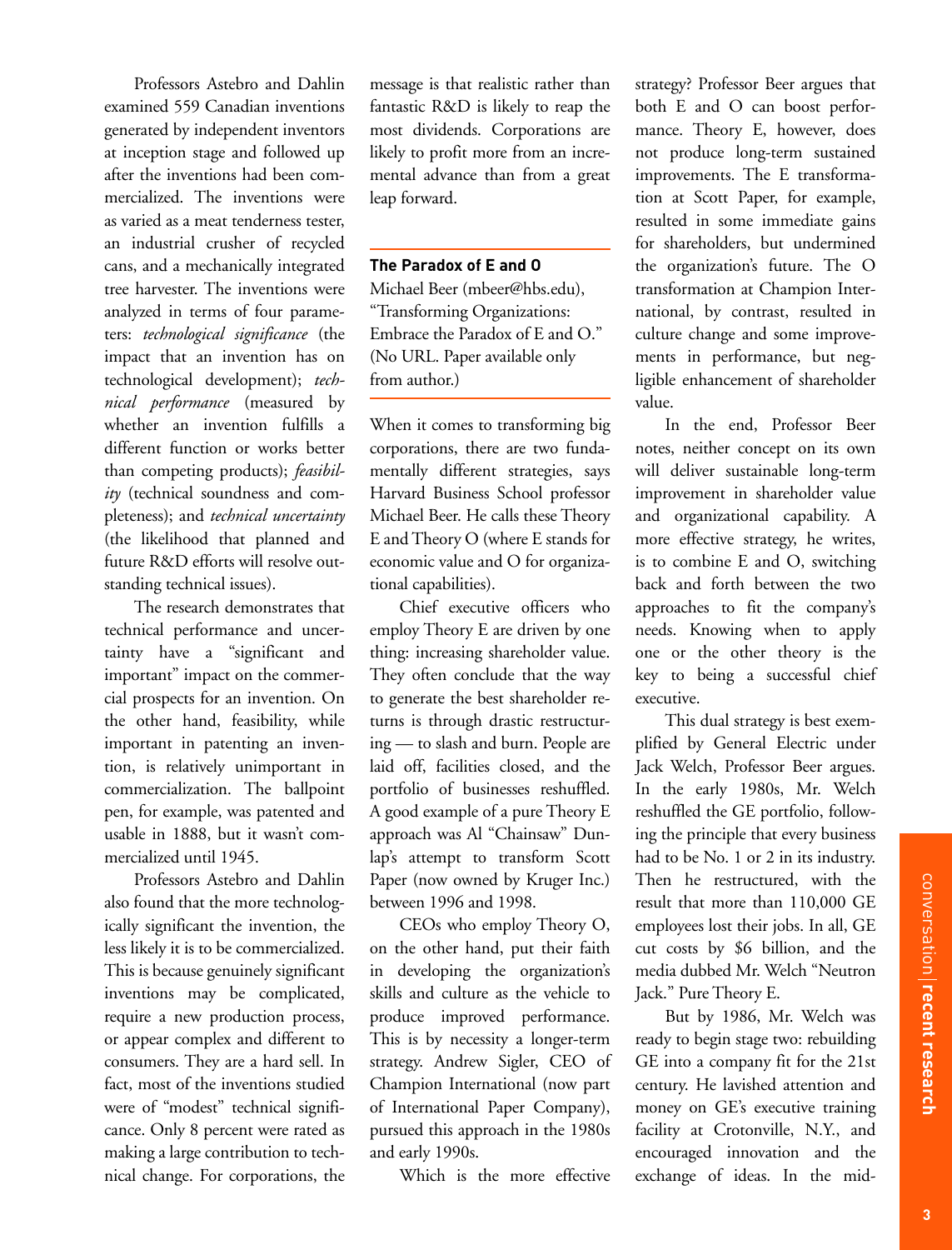## **Most small, high-growth companies are not free-for-all cultures; they display surprising stability.**

1990s, Mr. Welch adopted Six Sigma quality standards, insisting that GE master the new capability and investing in the time and training required to do so. This was Theory O in action.

As a result of this E and O strategy, during Mr. Welch's 20 years as CEO, GE grew from a \$13 billion company into a \$400 billion–plus colossus, producing 100 consecutive quarters of increased earnings from continuing operations. Over the same period, GE sales rose to \$173 billion from \$27 billion, and profits were up nearly sixfold, to more than \$10 billion.

But, Professor Beer stresses, this strategy works only when O follows E. When the strategies are implemented the other way around, employees feel betrayed.

The author argues that his finding is supported by the analysis in Jim Collins's best-selling book *Good to Great* (HarperBusiness, 2001). Professor Collins's study of every company that had made the Fortune 500 — more than 1,400 firms in all — showed only 11 were able to achieve and sustain high performance (cumulative stock returns 6.9 times the general market) for a 15-year period following a transfor-

mation. The 11 that did all used an integrated E and O strategy, according to Professor Beer.

#### **What Are Firms?**

Steven N. Kaplan (steven.kaplan@ chicagogsb.edu), Berk Sensoy (bsensoy@chicagogsb.edu.), and Per Strömberg (per.stromberg@ chicagogsb.edu), "What Are Firms? Evolution from Birth to Public Companies." http://ssrn.com/abstract=657721

A company is formed. Armed with a business plan, its founders raise money from venture capitalists. Over time, its revenues grow, as do its assets and market capitalization. Even though profits are elusive, it becomes a public company. The number of employees, 22 at the time of the business plan, grows to 124 at its initial public offering (IPO) and 378 by the time of the company's third annual report. Assets grow from \$2.6 million to \$19.6 million at IPO, and then to \$96.7 million. This is a familiar story. But during this period, how does the company — along with its legal, organizational, and cultural characteristics — change?

Steven N. Kaplan, the Neubauer Family Professor of Entrepreneurship and Finance; Berk Sensoy, a Ph.D. candidate; and Per Strömberg, an associate professor of finance, all at the University of Chicago Graduate School of Business, examined 49 venture capital–financed companies to explore how such entities evolve as they move from early business plans to initial public offerings.

The research produced an intriguing finding: As these companies developed, a large majority displayed surprising stability and continuity in their operations. In other words, small, high-growth companies are not the stereotypical free-for-all.

This stability was exhibited in a variety of ways. Although the companies were growing quickly, they usually stayed in the same core business. Indeed, only one organization in the 49-company sample made a fundamental shift away from its original business. Others evolved their core activities — for example, moving from offering a new computing platform to offering a new operating system to offering a range of software programs. Their business model was consistent and they tended, perhaps at the insistence of

strategy + business issue 40

strategy+business issue 40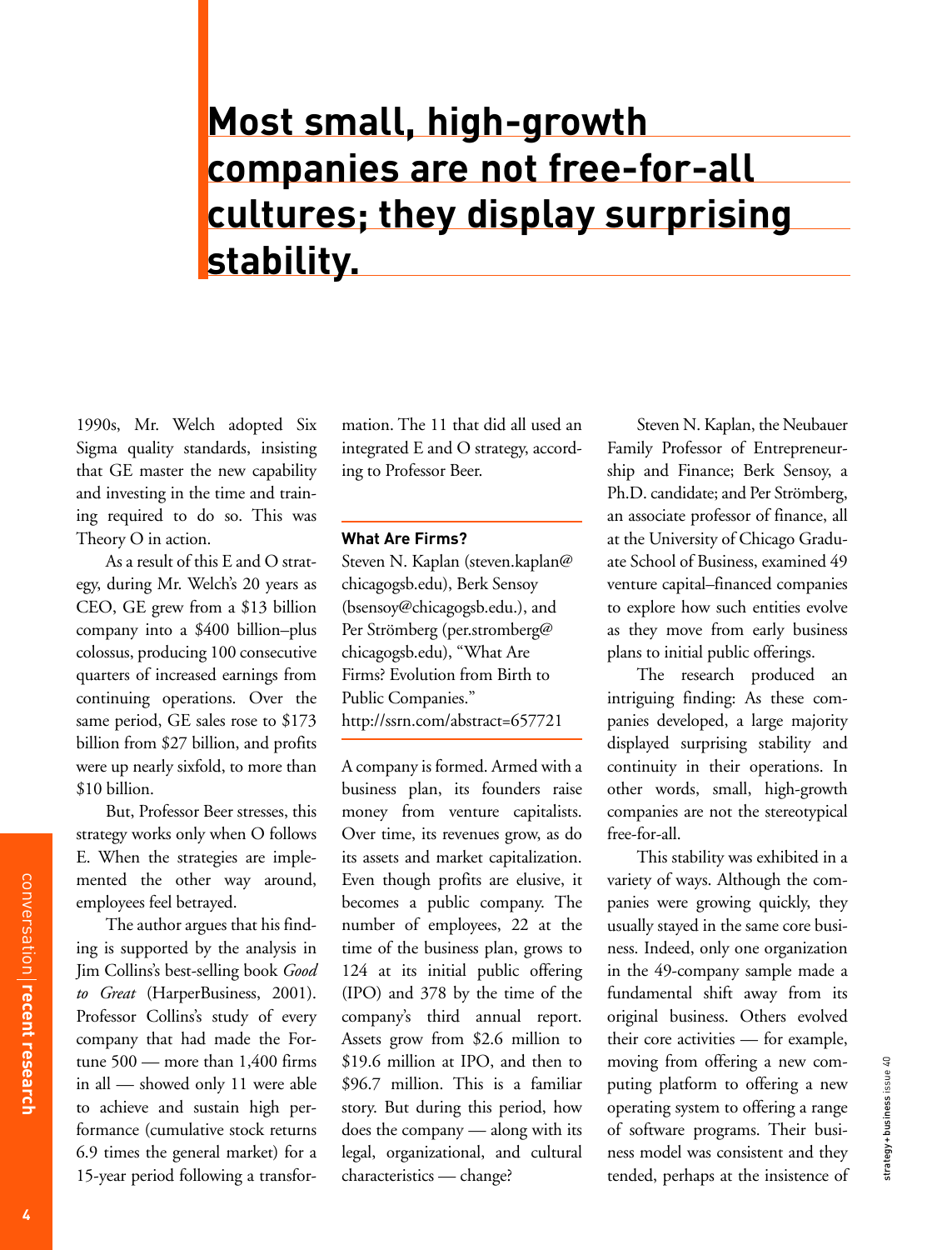their backers, to adhere to their business plan. Assets such as patents, intellectual property, and physical assets were relatively stable. And their competition remained largely the same during the process of evolution.

But while there was widespread stability in the nonhuman side of these businesses during their evolution, human capital was far from constant. People came and went. And over time, the importance of human capital appeared to diminish. At the business-plan stage, 50 percent of the companies emphasized the expertise of their personnel. By the time of the IPO, less than 15 percent played up the importance of the human element.

This flies in the face of the accepted entrepreneurial wisdom that people are the driving force behind a business's growth and that consistency of personnel is a key to growth. According to the authors, by the third annual report after the IPO, only 50 percent of the companies had the same CEO as when the business plan was created. And of the next five most senior executives, only 25 percent remained.

The authors conclude that to make a successful leap from smart idea to IPO, old-fashioned structural capital and getting the basics right — such basics as the business plan, the business model, and a clear point of differentiation — carry a great deal more weight than who's running the company.

#### **The Lean Green Machine?**

Andrew J. Hoffman (ajhoff@umich.edu) and Max H. Bazerman (mbazerman@hbs.edu), "Changing Environmental Practice: Understanding and Overcoming the Organizational and Psychological Barriers." http://ssrn.com/abstract=663564

The old assumption that what's good for the environment is bad for business no longer holds. The growth of the "green" consumer and green investment funds, for example, shows that individuals and shareholders are increasingly prepared to support environmentally aware businesses.

The development of products such as fuel cell vehicles and biomaterials to replace fossil fuel also indicates that green solutions exist. Yet most companies have been slow to adopt environmentally friendly business practices, even though consumers and investors might thank them for it. The problem is that many firms are hardwired to behave in ways that damage the environment, say Andrew J. Hoffman, the Holcim Professor of Sustainable Enterprise at the University of Michigan Business School, and Max H. Bazerman, the Jesse Isidor Straus Professor of Business Administration at Harvard Business School.

The actions of Ben Cone, a forester in North Carolina, illustrate the point. In the 1970s, Cone noted red-cockaded woodpeckers, an endangered species, on his property. But because he didn't want to log their habitat at that time, his discovery caused no immediate problems.

That changed in 1991 when Mr. Cone wanted to sell some timber from his land, and the presence of the woodpeckers was formally recorded. Mr. Cone hired a wildlife biologist to determine the number of birds and learned that under the Fish and Wildlife Service's guidelines, a circle with a half-mile radius had to be drawn around each colony, within which no timber could be harvested. If Mr. Cone harvested the timber, he would be subject to a severe fine and imprisonment.